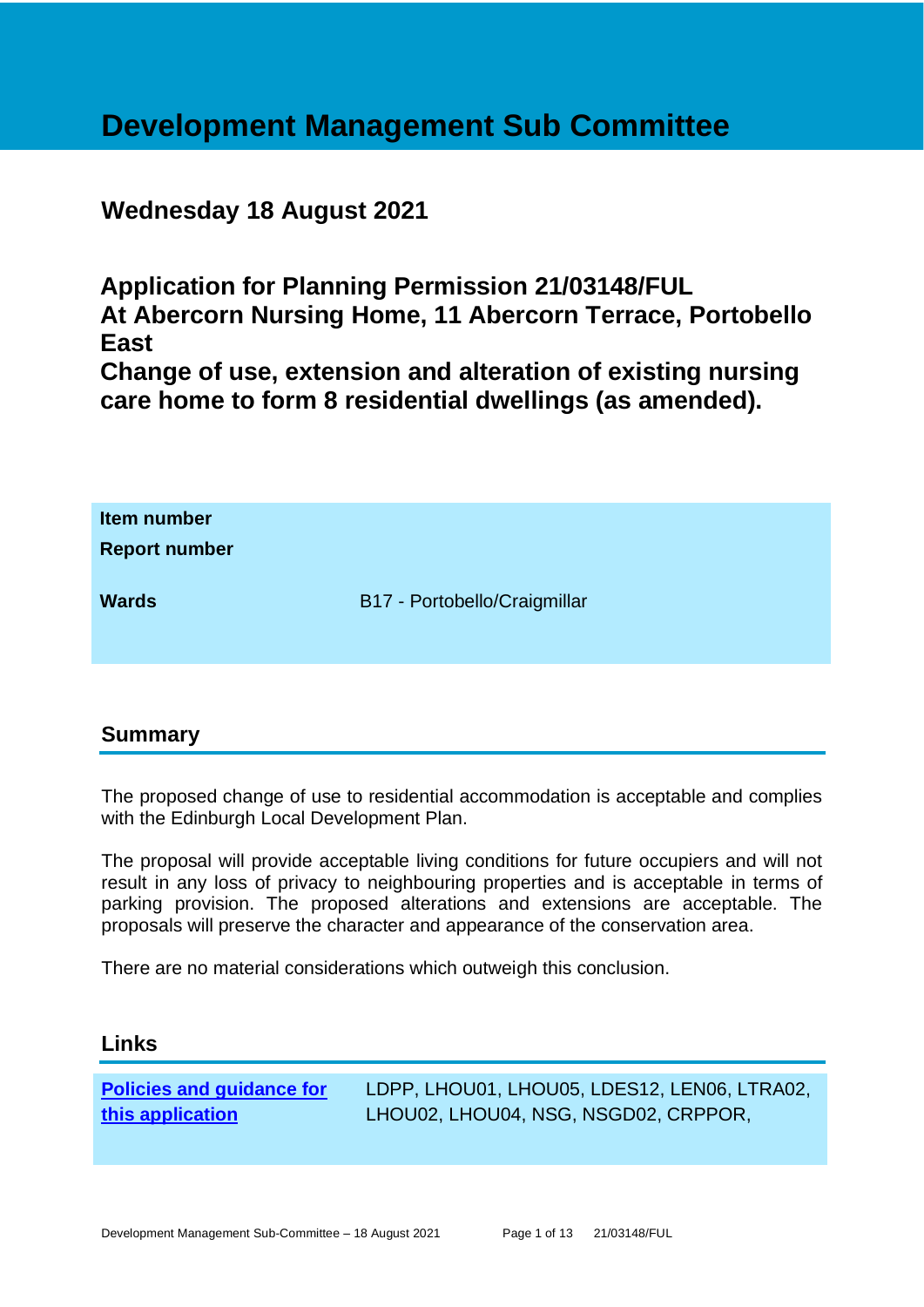# **Report**

# **Application for Planning Permission 21/03148/FUL At Abercorn Nursing Home, 11 Abercorn Terrace, Portobello East Change of use, extension and alteration of existing nursing care home to form 8 residential dwellings (as amended).**

# **Recommendations**

**1.1** It is recommended that this application be Granted subject to the details below.

#### **Background**

#### **2.1 Site description**

The application site is a detached Victorian villa previously used as a nursing home. It is two storey in height. The front area is laid out as a parking area.

There is a later extension to the rear.

This application site is located within the Portobello Conservation Area.

#### **2.2 Site History**

8 November 1995 - Planning application granted to alter and extend nursing home (application reference: 93/00568/FUL).

#### **Main report**

#### **3.1 Description Of The Proposal**

The application is for planning permission for the change of use from nursing home to eight residential flats. Four of them would have one bedroom, three of them would have two bedrooms and one would have three bedrooms. The unit sizes are as follows:

- Plot 1 1 bedroom flat 58sq.m
- Plot 2 1 bedroom flat 52sq.m
- Plot 3 1 bedroom flat 57sq.m
- Plot 4 2 bedroom flat 69sq.m
- Plot 5 2 bedroom flat 104sq.m
- Plot 6 3 bedroom townhouse 144sq.m
- Plot 7 1 bedroom flat 77sq.m
- Plot 8 2 bedroom flat 78sq.m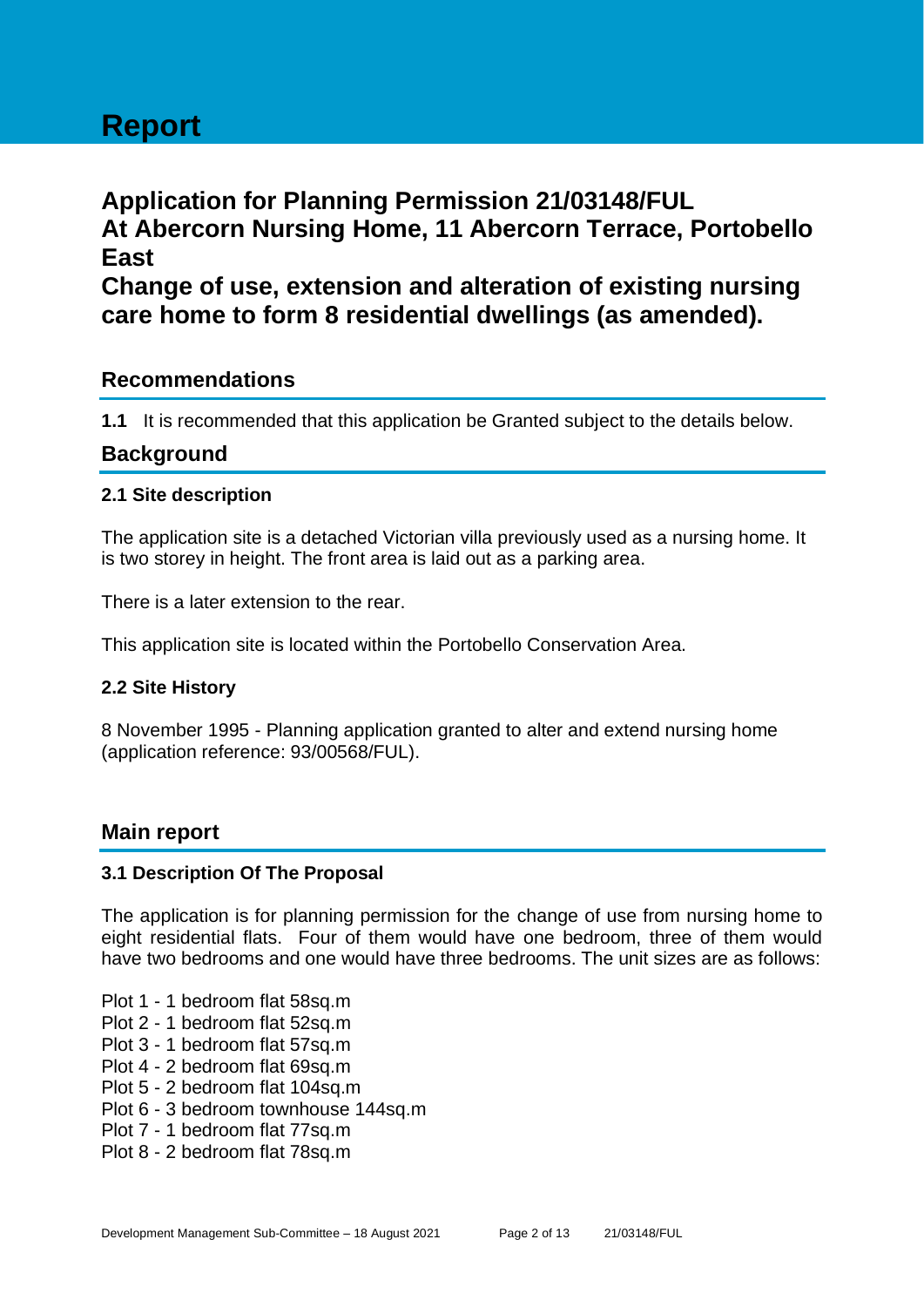Alterations consist of the creation of a small single storey extension with flat roof to the south east corner of the existing extension and a further small extension to the south west corner. There will be a box type roof dormer with a small terrace to the rear. Traditional dormers will be formed to the front. A section of the modern rear extension will also be demolished to allow light into the new units. The concealed roof valley will be covered over to create the attic flat. There will be new rooflights in various positions.

In terms of the open space, there is a provision of four private gardens and a communal garden for the other four properties either side of the parking areas.

The car park largely remains to the front which is designated for eight spaces and additional provision for 12 bikes has been proposed to the front of the parking. A bin store location has also been shown to the front.

#### Previous scheme

The proposals were amended to meet privacy standards

#### Supporting documents

The following information has been submitted in support of the application and is available to view on the Planning and Building Standards Online Services:

- − Design statement
- − Bat survey and assessment initial report
- − Report on stage 02 Bat and protected species

#### **3.2 Determining Issues**

Section 25 of the Town and Country Planning (Scotland) Act 1997 states - Where, in making any determination under the planning Acts, regard is to be had to the development plan, the determination shall be made in accordance with the plan unless material considerations indicate otherwise.

Section 64 of the Planning (Listed Buildings and Conservation Areas) (Scotland) Act 1997 states - special attention shall be paid to the desirability of preserving or enhancing the character or appearance of the conservation area.

Do the proposals comply with the development plan?

If the proposals do comply with the development plan, are there any compelling reasons for not approving them?

If the proposals do not comply with the development plan, are there any compelling reasons for approving them?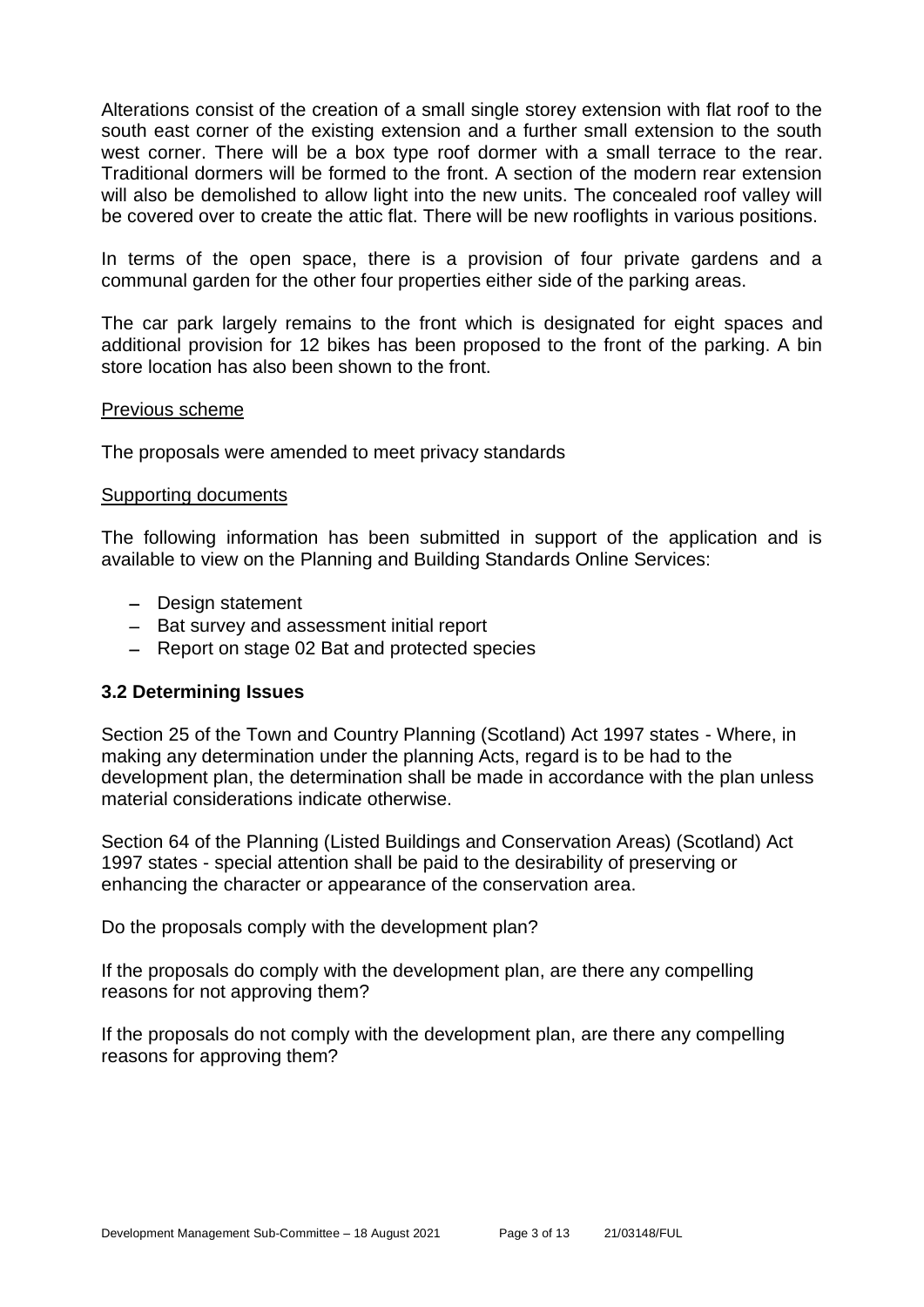#### **3.3 Assessment**

To address these determining issues, the Committee needs to consider whether:

- a) the principle of the development is acceptable;
- b) the development preserves or enhances the character and appearance of the conservation area
- c) the scale, design and materials are acceptable
- d) residential amenity is acceptable
- e) traffic and car parking are acceptable
- f) public comments have been addressed

#### a) Principle of Development

Policy Hou 1 Housing Development of the Edinburgh Local Development Plan (LDP) supports housing on suitable sites in the urban area, provided that the proposals are compatible with other policies in the Plan. The application site is in the urban area as defined in the LDP and the surrounding area is residential in character.

Policy Hou 2 (Housing Mix) seeks a mix of house types and sizes where practicable. The proposed mix of one, two and three bedroomed units meets this requirement.

Policy Hou 4 (Housing Density) seeks an appropriate density of development based on the characteristics of the surrounding area. This is a high density development but it reuses an existing building and its density is similar to flatted developments in the area. It complies with policy Hou 4.

The proposal is a suitable site within the urban area. The proposal complies with other relevant policies in the LDP. The proposal complies with LDP policy Hou 1.

In addition, policy Hou 5 sets out the criteria for the conversion of non-residential buildings to housing. It supports the conversion of existing non-residential uses to housing, provided a satisfactory residential environment can be achieved; the use would be compatible with nearby uses; and appropriate open space, amenity and car and cycle parking are provided. These are assessed below.

#### b) The proposals will adversely affect the character and appearance of the conservation area

Section 64(1) of the Planning (Listed Buildings and Conservation Areas) (Scotland) Act 1997 which states:

"*In exercise, with respect to any buildings or other land in a conservation area, of any powers under any of the provisions in subsection (2), special attention shall be paid to the desirability of preserving or enhancing the character or appearance of that area.*"

Policy Env 6 Conservation Areas - Development of the LDP permits development that preserves or enhances the special character or appearance of the conservation area and demonstrates a high standard of design, utilising appropriate materials to the historic environment.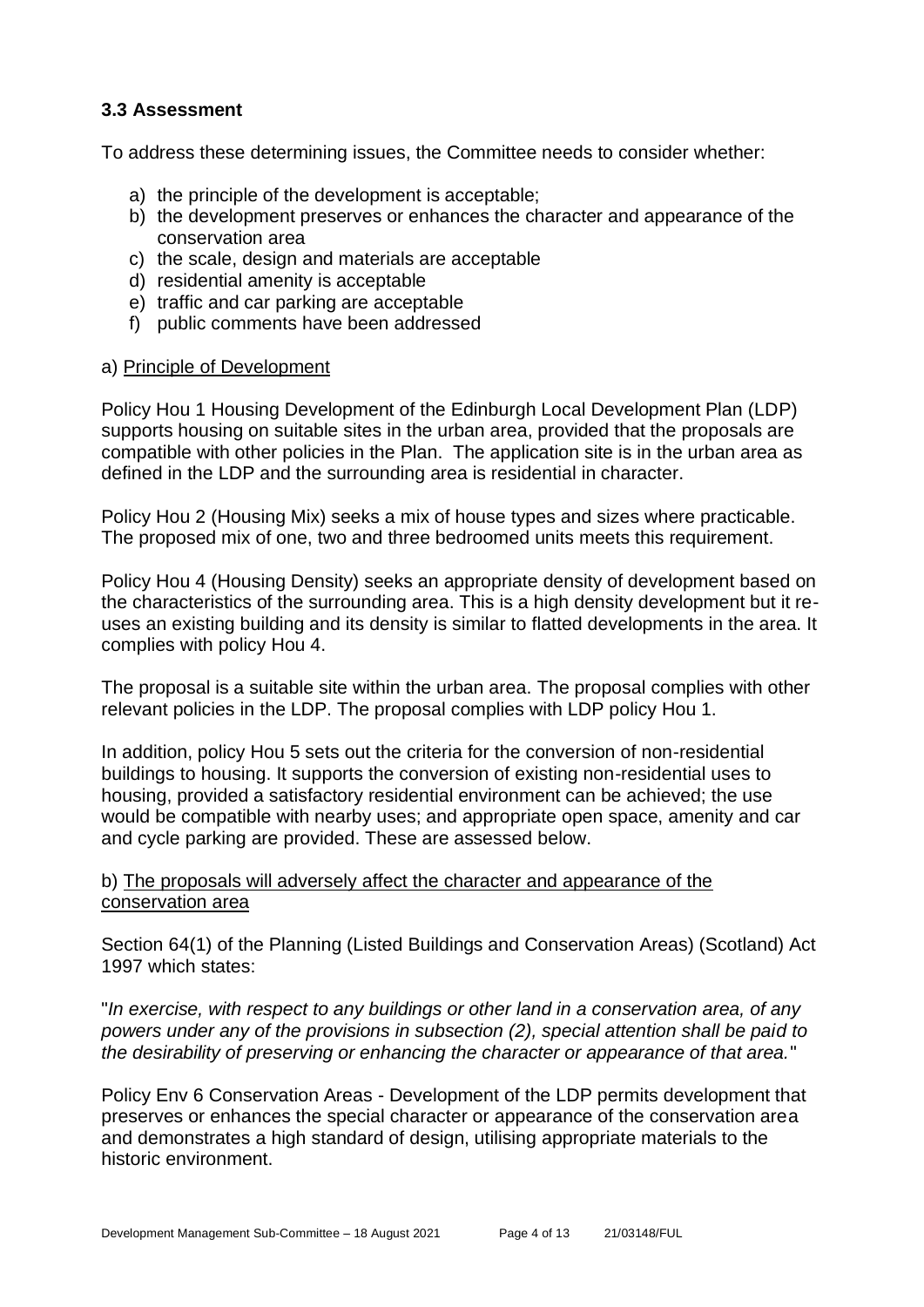The Portobello Conservation Area Character Appraisal emphasises the village/small town character of the area, the importance of the long sea-front promenade, the highquality architecture, and the predominant use of traditional building materials.

In terms of the appearance of the conservation area, there will be an enhancement with the reduction in parking to the front and the introduction of some small areas of greenspace to the side of this. This will improve the setting of the building in the streetscape. The new traditional dormers to the front will have a neutral impact. It is acknowledged they will have zinc returns but they will blend into the roof as small additions.

In terms of the character of the conservation area, the proposal to return the building to residential use is compatible with the residential character of the area. The new extensions are minor additions to the rear and the removal of part of the later extension improves the rear area. The new box dormer to the rear is acceptable in the context of the existing modern extension. Other changes such as the new rooflights and infilling of the valley will have a neutral impact on the overall character of the conservation area.

The proposals preserve and enhance the character and appearance of the conservation area, in accordance with section 64 of the Act and LDP Policy Env 6.

#### c) Scale, design and materials

LDP Policy Des 12 (Alterations and Extensions) states that planning permission will be granted for alterations to existing building where there will not be an unreasonable loss of privacy or natural light to neighbouring properties and where it would not be detrimental to neighbourhood amenity and character and the character of the existing building.

The proposal largely utilises the existing building and any changes and additions are in character with the rest of the building in the context of a modern extension to the rear. The scale of the alterations is minor and the materials are considered acceptable. There is no detrimental impact on the character of the existing building or the neighbourhood amenity and character in compliance with policy Des 12.

#### d) Residential Amenity

#### *Amenity of future occupants*

Policy Hou 5 of the LDP states that planning permission for the change of use of existing buildings in non-residential use to housing will be supported provided a satisfactory residential environment can be achieved, housing is compatible with nearby uses and appropriate open space, amenity and car and cycle parking standards are met.

The non-statutory Edinburgh Design Guidance (EDG) states studio apartments should achieve a minimum floor area of 52 square metres for one bed, 66 square metres for two bed and 81 square metres for one bed flats. The floor area of each flat is satisfactory and would exceed minimum size standards as set out in the Edinburgh Design Guidance. Each flat would receive sufficient daylight.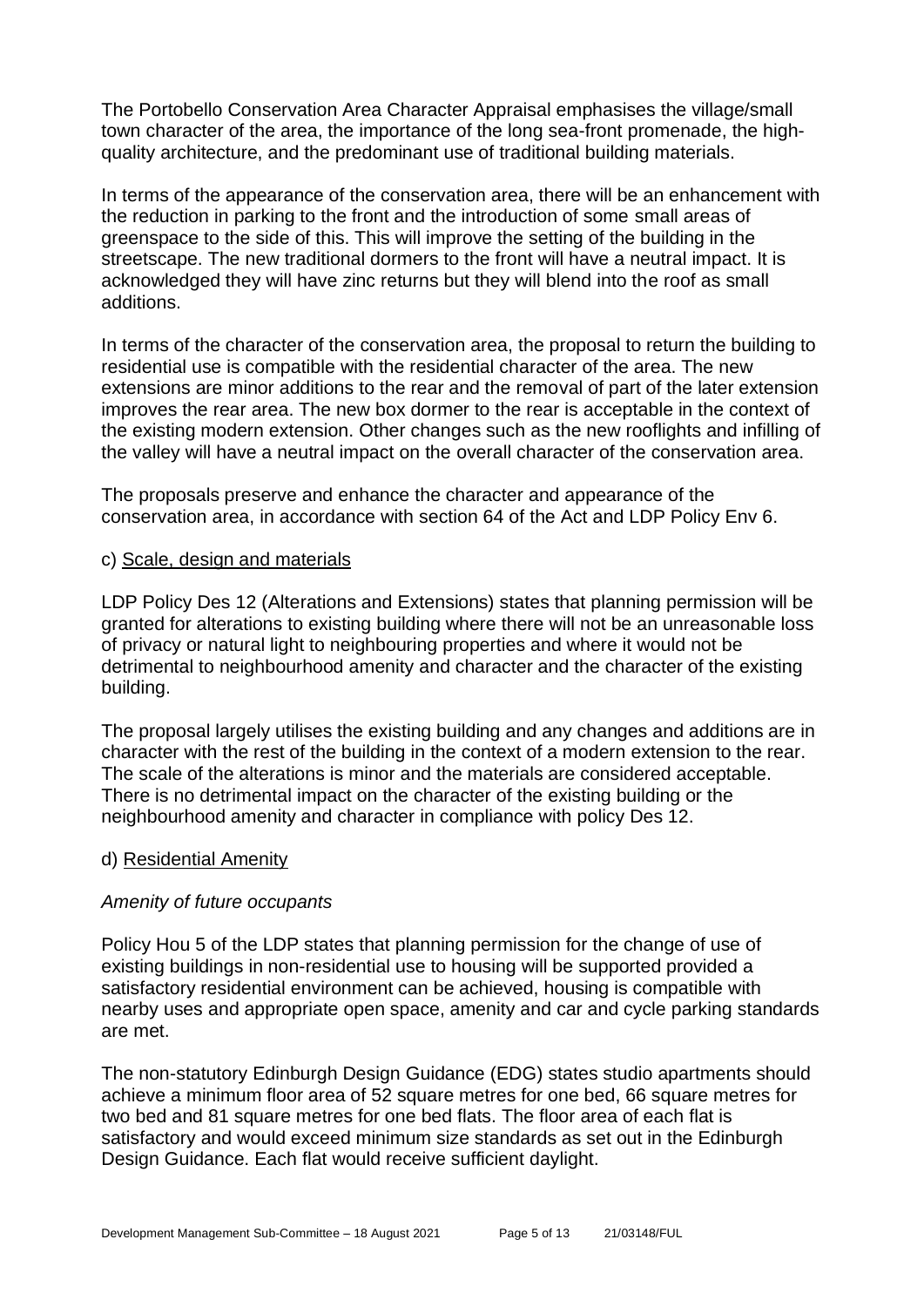LDP Policy Hou 3 (Private Green Space) states that planning permission will be granted for development that makes adequate provision for green space to meets the needs of future residents.

The property has shared garden space for four properties of over 70 square metres which exceeds the requirement for shared gardens. The other four properties benefit from a private garden space. In addition, the site is also located in a very close proximately to the larger public space and within walking distance of other good quality amenity spaces. As such the proposal complies with LDP Policy Hou 3.

Environmental Protection was consulted as part of the assessment of the application and are satisfied the proposal raises no issues with regards to occupier amenity.

Waste details were submitted to the Council's Waste Team, who are satisfied with the proposed waste strategy.

#### *Amenity of neighbouring residents*

LDP Policy Des 12 (Alterations and Extensions) states that planning permission will be granted for alterations to existing building where there will not be an unreasonable loss of privacy or natural light to neighbouring properties

The proposal will not result in the loss of daylight or sunlight to neighbouring properties since there are no major external changes which will result in adverse impacts. The small rear extensions would not significantly change the current position of the development in relation to boundaries.

In terms of the privacy, the amended drawings have been submitted to reflect changes in the rear windows. The first scheme would overlook the neighbouring garden and the amended scheme resolves this. In terms of the proposed rear dormer, the windows are 14 metres from the common boundary and distanced more than 28 metres from neighbouring windows and will have no impact on privacy.

In this instance the proposal does comply with the guidance to privacy to surrounding properties.

Overall, the proposal will achieve an acceptable level of amenity, in compliance with LDP Policies Hou 5, Hou 3 and Des 12.

#### e) Traffic and Car parking

LDP Policy Tra 2 (Private Car Parking) and Tra 3 (Cycle Parking) are applicable.

The site is well served by public transport, walking and cycling links. The site currently has eight car parking spaces and the application does not propose any alteration to this, which complies with the Council's parking standards.

The proposal also has allocation for twelve cycle parking spaces. Whilst the Roads Authority does not raise an objection to the application, it requires 16 spaces and states the current location is not sufficiently secure. In addition, cycle stands should be Sheffield type. A condition has been applied to endure policy Tra 3 is met.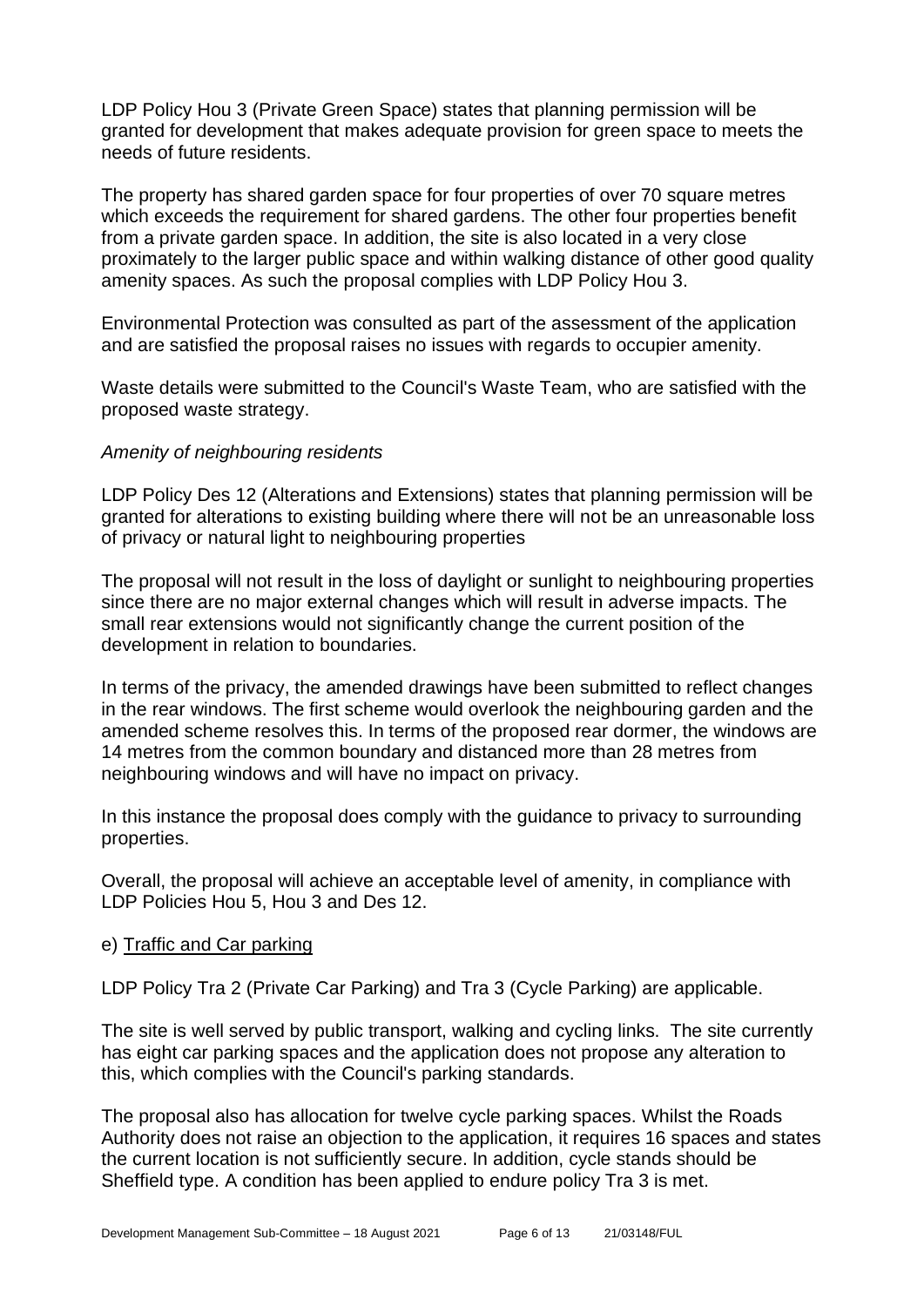Overall, the proposed parking arrangements are acceptable, in compliance with LDP Policy Tra 2 and Policy Tra 3 subject to a condition.

#### f) Public comment

#### **Material Comments: Objection:**

- − Privacy issue. This has been assessed in section (d).
- − Proposed front dormers materials would be too obtrusive and detrimental to the appearance of the conservation area. This has been assessed in section (b).

#### **Non- Material Comments: Objection:**

- − Measurements and dimensions are not added on plans. There is no statutory requirement to provide measurements on the drawings. They are scaled to allow assessment.
- − Inaccurate drawings. The submitted plans provided sufficient information for the determination of this application.
- − No detailed drawings to show drainage and ventilation. This would be assessed under the building warrant process.

#### **Material Comments: Support:**

− Considered and sensitively designed.

#### **Material Comments: Neutral:**

− Opportunity to install swift nest bricks. This has been added as an informative.

#### **Conclusion**

The proposed change of use to residential accommodation is acceptable and complies with the Edinburgh Local Development Plan.

The proposal will provide acceptable living conditions for future occupiers and will not result in any loss of privacy to neighbouring properties and is acceptable in terms of parking provision. The proposed alterations and extensions are acceptable. The proposals will preserve the character and appearance of the conservation area.

There are no material considerations which outweigh this conclusion.

It is recommended that this application be Granted subject to the details below.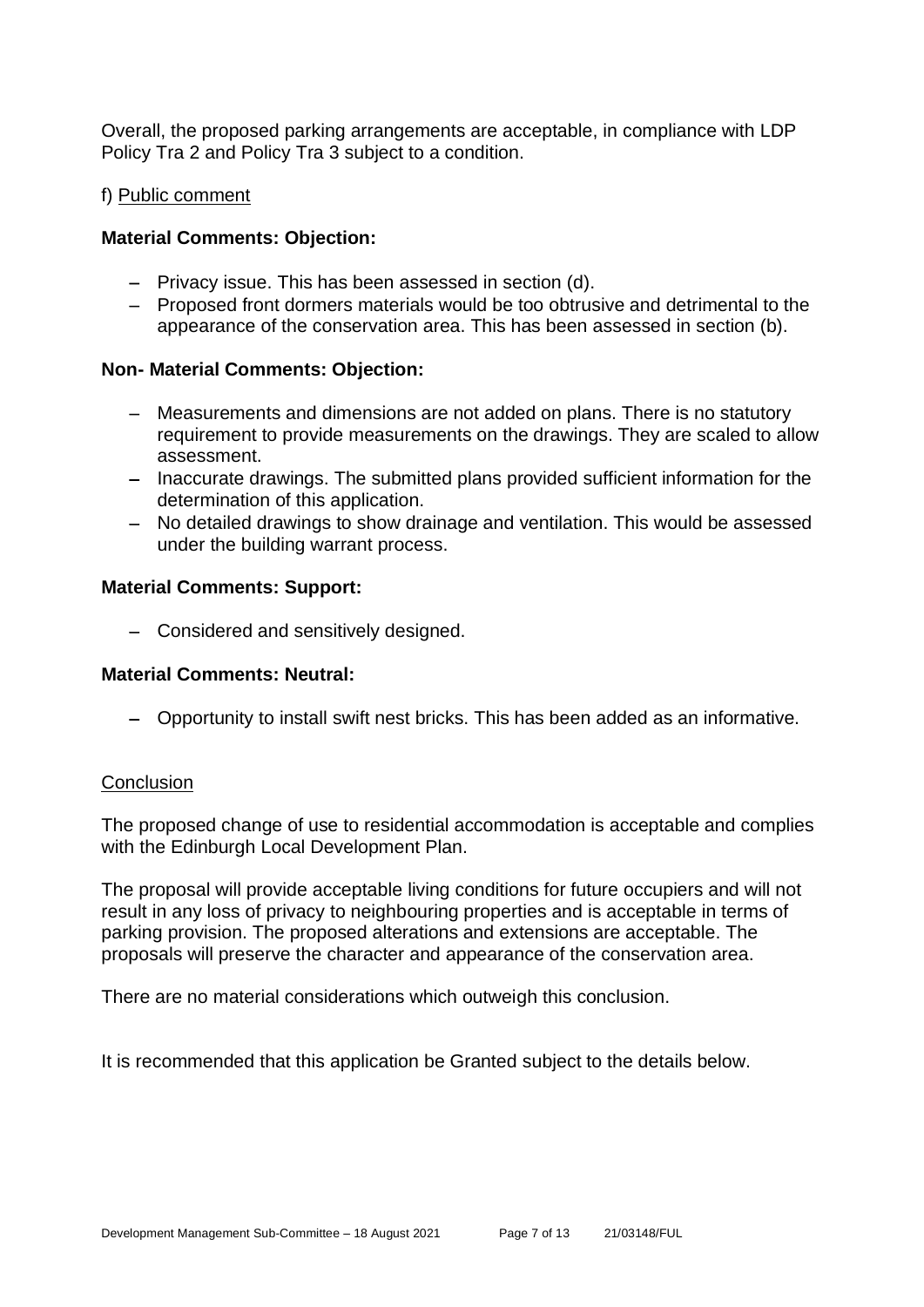#### **3.4 Conditions/reasons/informatives**

- 1. A detailed specification, including trade names where appropriate, of all the proposed external materials shall be submitted to and approved in writing by the Planning Authority before work is commenced on site; Note: samples of the materials may be required.
- 2. 16 cycle parking spaces shall be provided in a secure and undercover location to be agreed by the Planning Authority. The agreed spaces shall thereafter be implemented prior to the occupation of the residential properties hereby approved. NB Parking spaces may have to be reduced to allow for sufficient cycle parking.
- 3. Electric charging points shall be installed in accordance with the Edinburgh Design Guidance prior to the occupation of the residential properties hereby approved.

#### **Reasons**:-

- 1. In order to enable the planning authority to consider this/these matter/s in detail.
- 2. To ensure cycle parking standards are met
- 3. To accord with design policies and guidance.

#### **Informatives**

It should be noted that:

- 1. The development hereby permitted shall be commenced no later than the expiration of three years from the date of this consent.
- 2. The incorporation of swift nesting sites/swift bricks into the scheme is recommended. Further details on swift bricks can be found at www.edinburgh.gov.uk/biodiversity
- 3. No development shall take place on the site until a 'Notice of Initiation of Development' has been submitted to the Council stating the intended date on which the development is to commence. Failure to do so constitutes a breach of planning control, under Section 123(1) of the Town and Country Planning (Scotland) Act 1997.
- 4. As soon as practicable upon the completion of the development of the site, as authorised in the associated grant of permission, a 'Notice of Completion of Development' must be given, in writing to the Council.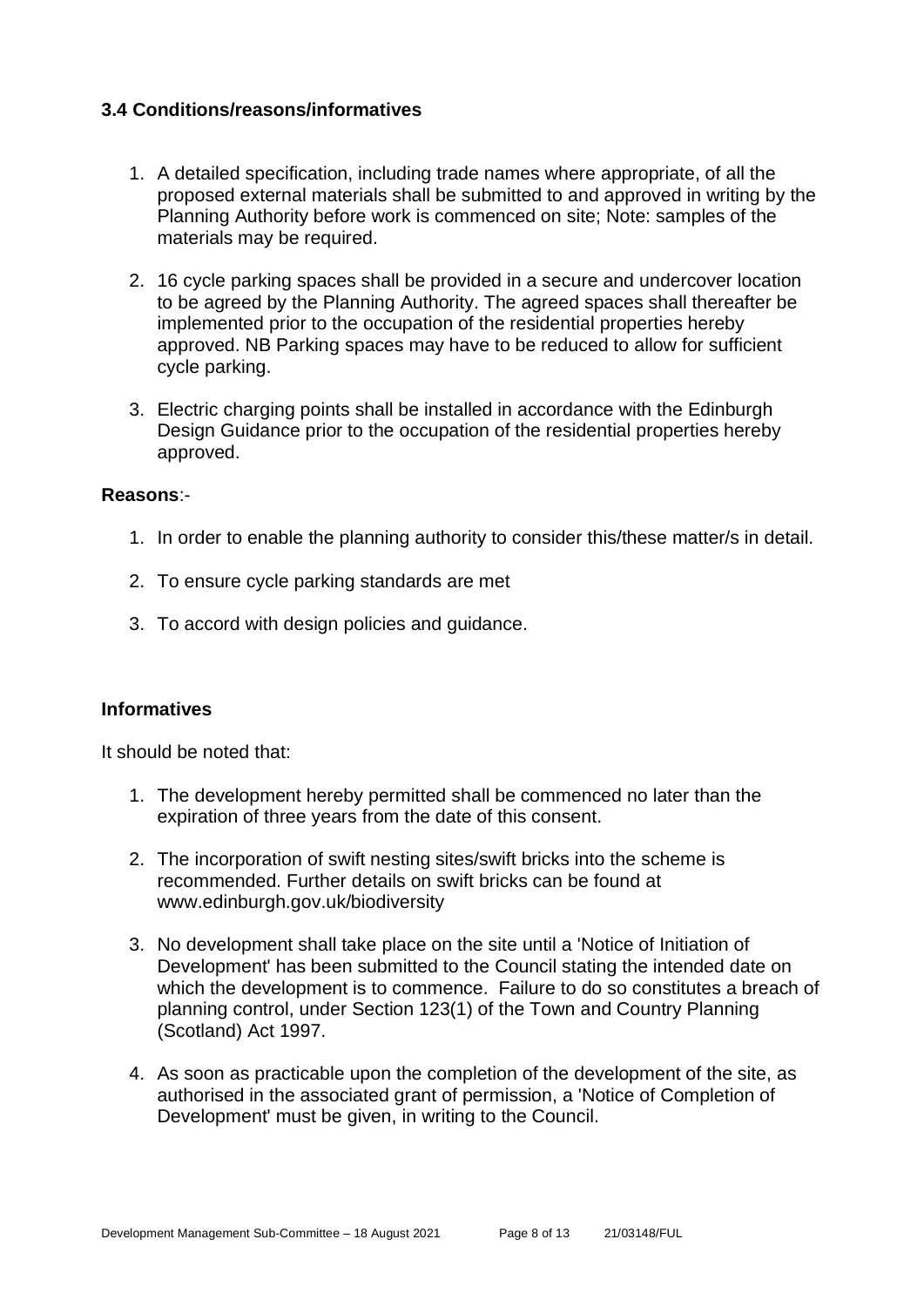# **Financial impact**

#### **4.1 The financial impact has been assessed as follows:**

There are no financial implications to the Council.

# **Risk, Policy, compliance and governance impact**

**5.1** Provided planning applications are determined in accordance with statutory legislation, the level of risk is low.

#### **Equalities impact**

#### **6.1 The equalities impact has been assessed as follows:**

The previous use of the property was as a care home and therefore the loss of this facility should be considered in terms of the impacts on people with protected characteristics.

The applicant has confirmed that the care home closed permanently in February 2021 and that it had effectively become obsolescent with new care facilities opening within the catchment area at Seafield and Musselburgh which were designed to fully meet modern regulations and market expectations including, critically, phasing out shared rooms with all residents guaranteed a single private room with en-suite facilities.

Abercorn Care Home had run for many years with an occupancy of 22 persons but when the occupancy reduced to 17 persons to avoid use of shared rooms, the operation was found to be no longer economically viable.

As alternative better quality provision has been made in the catchment area, there is no adverse impact on people with protected characteristics.

#### **Sustainability impact**

#### **7.1 The sustainability impact has been assessed as follows:**

This application is not subject to the sustainability requirements of the Edinburgh Design Guidance.

#### **Consultation and engagement**

#### **8.1 Pre-Application Process**

There is no pre-application process history.

#### **8.2 Publicity summary of representations and Community Council comments**

The scheme has received a total of ten representations, seven objecting, two neutral and one in support.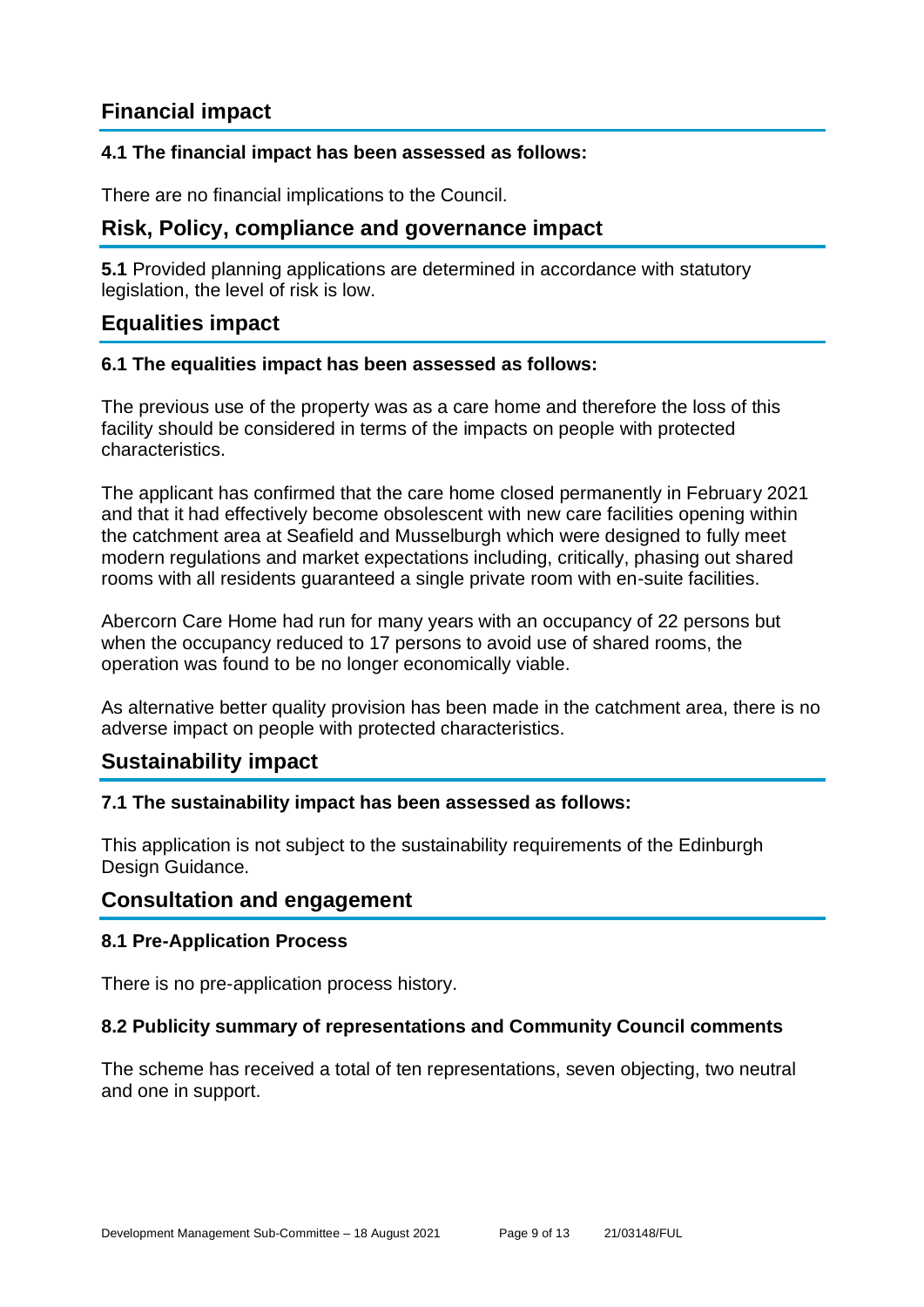# **Background reading/external references**

- To view details of the application go to
- [Planning and Building Standards online services](https://citydev-portal.edinburgh.gov.uk/idoxpa-web/search.do?action=simple&searchType=Application)
- [Planning guidelines](http://www.edinburgh.gov.uk/planningguidelines)
- [Conservation Area Character Appraisals](http://www.edinburgh.gov.uk/characterappraisals)
- [Edinburgh Local Development Plan](http://www.edinburgh.gov.uk/localdevelopmentplan)
- **[Scottish Planning Policy](http://www.scotland.gov.uk/Topics/Built-Environment/planning/Policy)**

| <b>Statutory Development</b><br><b>Plan Provision</b> | Edinburgh Local Development Plan - Urban Area |
|-------------------------------------------------------|-----------------------------------------------|
| Date registered                                       | 8 June 2021                                   |
| <b>Drawing numbers/Scheme</b>                         | 01-04, 05A-08A, 09-12, 13A-19A,               |
|                                                       | Scheme 2                                      |

**David Givan Chief Planning Officer** PLACE The City of Edinburgh Council

Contact: Weronika Myslowiecka, Planning Officer E-mail:weronika.myslowiecka@edinburgh.gov.uk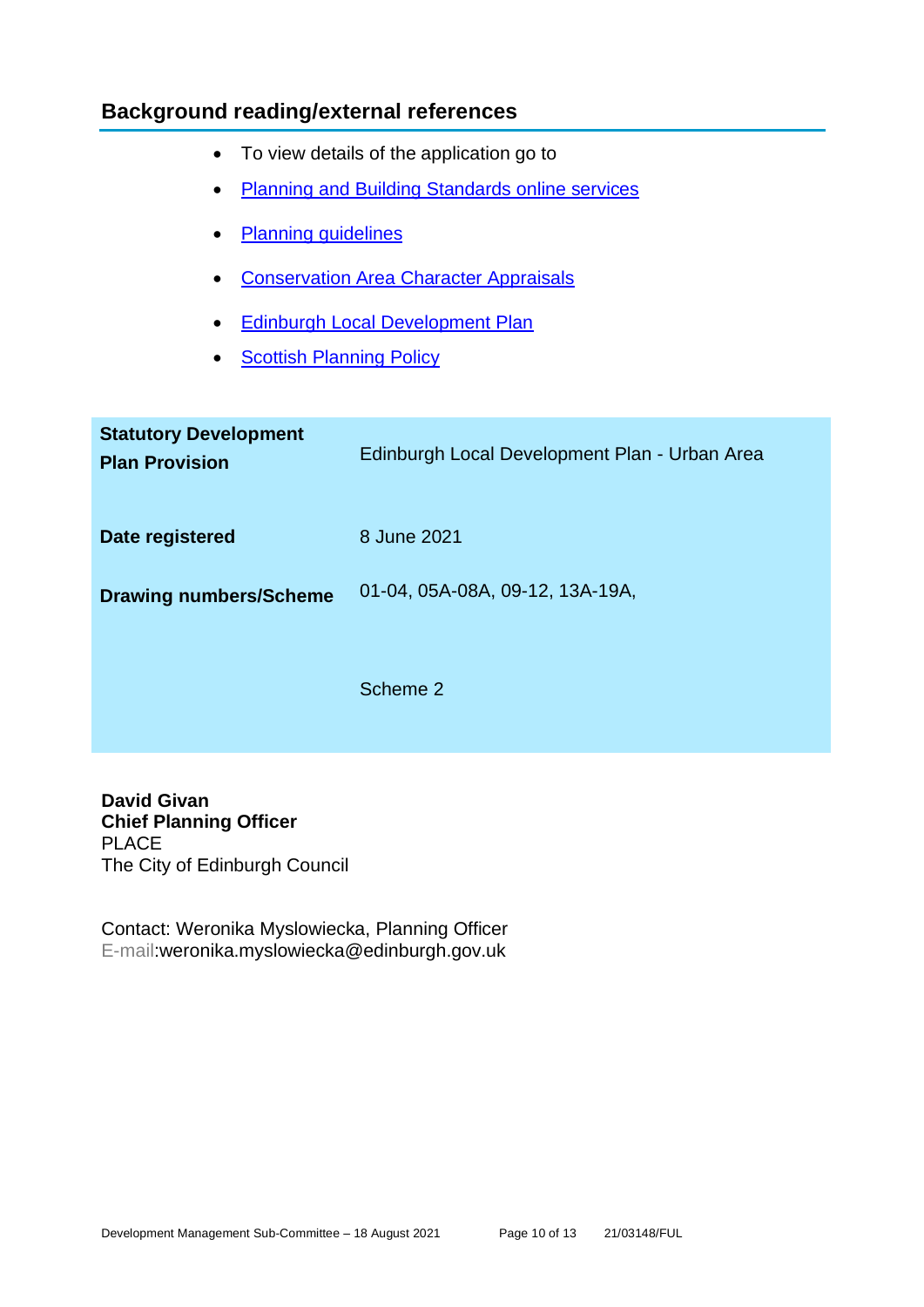#### **Relevant Policies:**

#### **Relevant policies of the Local Development Plan.**

LDP Policy Hou 1 (Housing Development) sets criteria for assessing the principle of housing proposals.

LDP Policy Hou 5 (Conversion to Housing) sets out the criteria for change of use of existing buildings to housing.

LDP Policy Des 12 (Alterations and Extensions) sets criteria for assessing alterations and extensions to existing buildings.

LDP Policy Env 6 (Conservation Areas - Development) sets out criteria for assessing development in a conservation area.

LDP Policy Tra 2 (Private Car Parking) requires private car parking provision to comply with the parking levels set out in Council guidance, and sets criteria for assessing lower provision.

LDP Policy Hou 2 (Housing Mix) requires provision of a mix of house types and sizes in new housing developments to meet a range of housing needs.

LDP Policy Hou 4 (Housing Density) sets out the factors to be taken into account in assessing density levels in new development.

#### **Relevant Non-Statutory Guidelines**

**Non-Statutory guidelines** Edinburgh Design Guidance supports development of the highest design quality and that integrates well with the existing city. It sets out the Council's expectations for the design of new development, including buildings, parking, streets and landscape, in Edinburgh.

**The Portobello Conservation Area Character Appraisal** emphasises the village/small town character of the area, the importance of the long sea-front promenade, the high quality architecture, and the predominant use of traditional building materials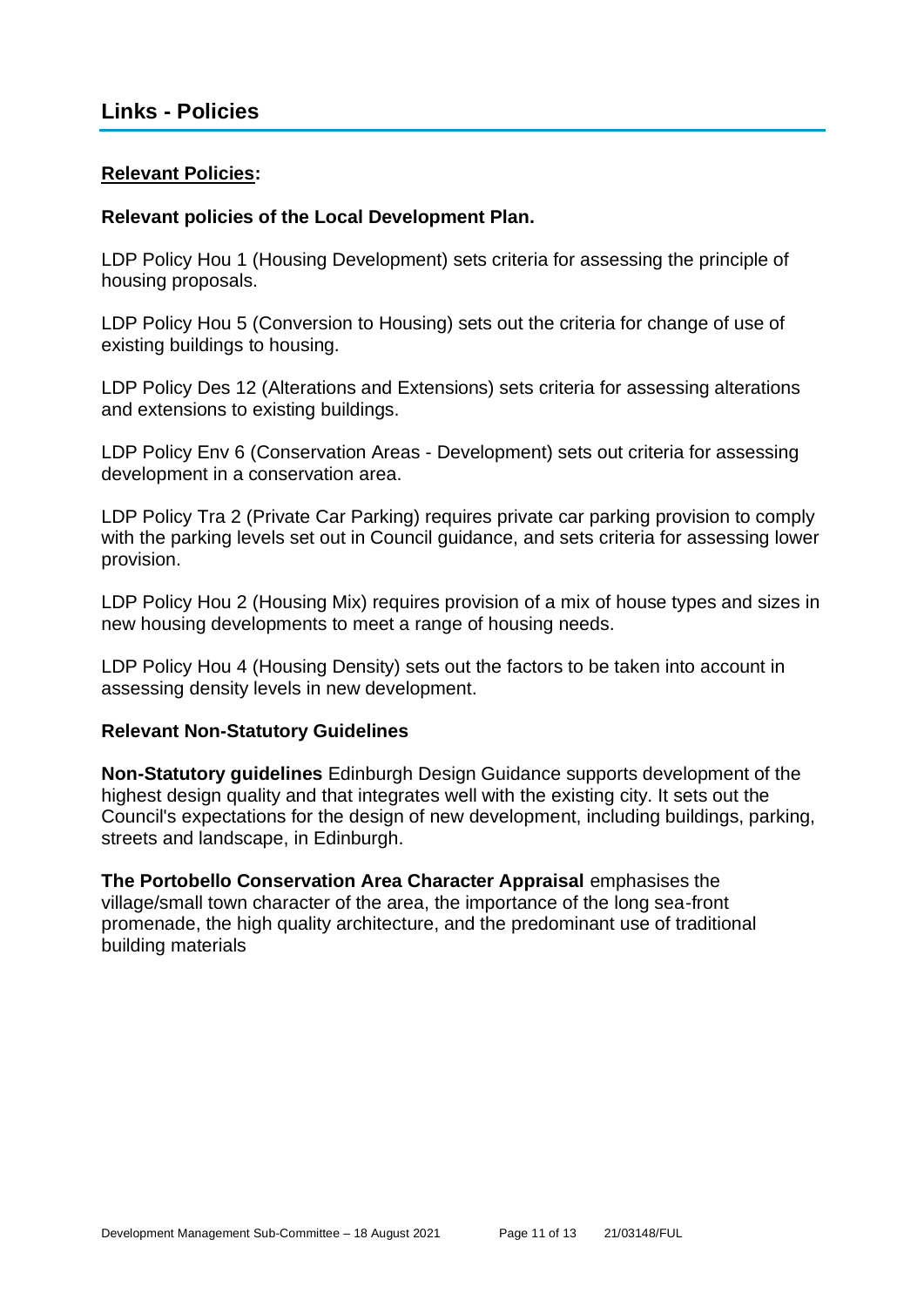# **Appendix 1**

# **Application for Planning Permission 21/03148/FUL At Abercorn Nursing Home, 11 Abercorn Terrace, Portobello East Change of use, extension and alteration of existing nursing care home to form 8 residential dwellings (as amended).**

# **Consultations**

#### **Environmental Protection**

*The application proposes the change of use a nursing home to 8 residential units. The site is within a generally residential area with Abercorn Park situated to the north.*

*The application proposes 8 car parking spaces which is the same as the existing provision on site. Abercorn Terrace sits on a main arterial route into Portobello and is well serviced with public transport and excellent walking and cycling routes. The application has not delivered any options which would assist the Council in reducing air pollution or assist in dealing with the climate emergency. In this regard, the applicant has included 100% car parking provision, no electric vehicle charging infrastructure at the parking spaces and has included gas as a means of energy (which only serves to increase the background NOx levels in the locality). Environmental Protection would have preferred to see a car free development in this position or if parking is proposed then it should be reduced and include electric charging infrastructure. In addition, the use of gas does not accord with future Council aspirations for sustainable measures included within new homes. Environmental Protection would therefore urge the developer to reconsider the above issues to make the development more sustainable.*

*However, based on existing planning policy, Environmental Protection does not object to the application.*

#### **Waste Management**

*As this is to be a residential development waste and cleansing services would be expected to be the service provider for the collection of any household domestic and recycling waste (Only).* 

*Waste strategy agreed at this stage Y/N Y*

*I have been in contact with the architect for this development and I can confirm that they have provided the information for the waste collections and these are shown to be in line with our instruction for architects guidance and the developments waste and recycling requirements have been fully considered (guidance available here https://www.edinburgh.gov.uk/wasteplanning ).*